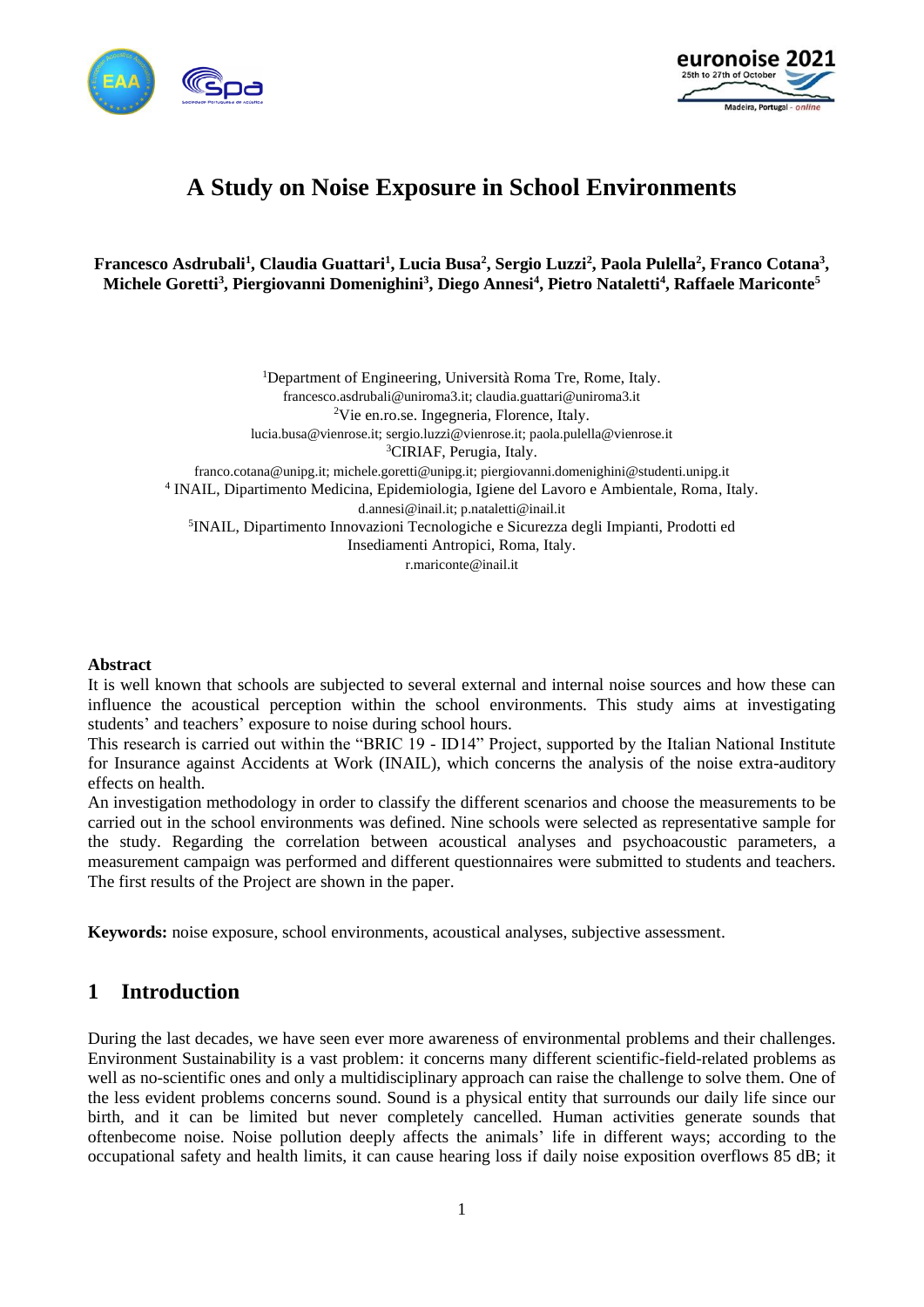

can affect vital parameters like heart bit or breath frequency: it can cause perception's disorders due to masking effects or even lead to change survival activities like migrations. Humans are part of the animal kingdom, and we are not immune from noise pollution's effects.

Furthermore, W.H.O. published in 2018 general guidelines to observe and summarize the problem [1] and stated that anthropic noise pollution is the second most dangerous cause of health problems [2]. Auditory problems related to lengthy noise exposition's physical damages at the auditory system for human beings and extra-auditory problems linked to psychosomatic issues have been categorized. This last aspect is represented by annoyance [3], defined as the physiological and psychological irritation caused by a specific sound. It appears during chronical noise exposition [4,5], and it can interfere daily life activities as the coping skill, a quality that allowed humans to adapt to any external signal [6]. Like for the other animals, annoyance causes a wide variety of problems like behavioural disorders for human beings (anxiety, stress, headache, impotence), even neurological disease [7], endocrine system problems [8,9] or cardiovascular disease [10,11] (Figure 1).



Figure 1. Exposure-response curve for road traffic noise and the prevalence of myocardial infarction (left) and all ischaemic heart diseases (right) from [11].

Since annoyance is a common problem in urban areas [12], anyone is potentially exposed. Urban noise can be caused by anthropic activities as well as by human beings themselves. High-capacity urban facility institutions are an interesting combination of these phenomena. Schools are places where external noise pollution affects an indoor environment already disturbed by the occupants' noise. It is well studied how children face learning and concentration difficulties that can evolve into anxiety, headache, aggressively and lower school achievement due to noising and long reverberant classrooms [12,13, 14, 15]. The problem is highlighted in young children since they are not already provided with any stress management skills, and issues can arise easier [16]. High background noise forces teachers to speak louder, even 10-15 dB over the normality [17], and this routine leads to voice-related problems [18]. Although these phenomena are wellknown, there is still little evidence of correlation between extra-auditory effects of noise and recognized health damages and responsibililities in Italy, and there is no significant reference literature apart from W.H.O. guidelines. The extra auditory effect has recently been introduced as the cause of damage in legal disputes, and the school classification as sensitive receptors dates back to 1995 (National Framework Law non Noise pollution L.447/95).

On the contrary an extensive literature on environmental noise pollution is present, also referred to school environments. Outdoor noise pollution has been widely studied for different sound sources, from the most common road traffic noise [19] to aircraft noise [20] produced by planes and even helicopters [21]. Many European countries have introduced thresholds for the façade noise (Table 1) [22].

The social context is also considered [23,24] as well as the different indoor architectural organization of the schools (open space or not) [25].

This wide variety of knowledge about extra-auditory issues and the extensive literature on the characterization of indoor and outdoor noise sources in school environment give evidence to the need of reducing the forensic gaps on the subject. At the same time, scientific literature suggests that solutions have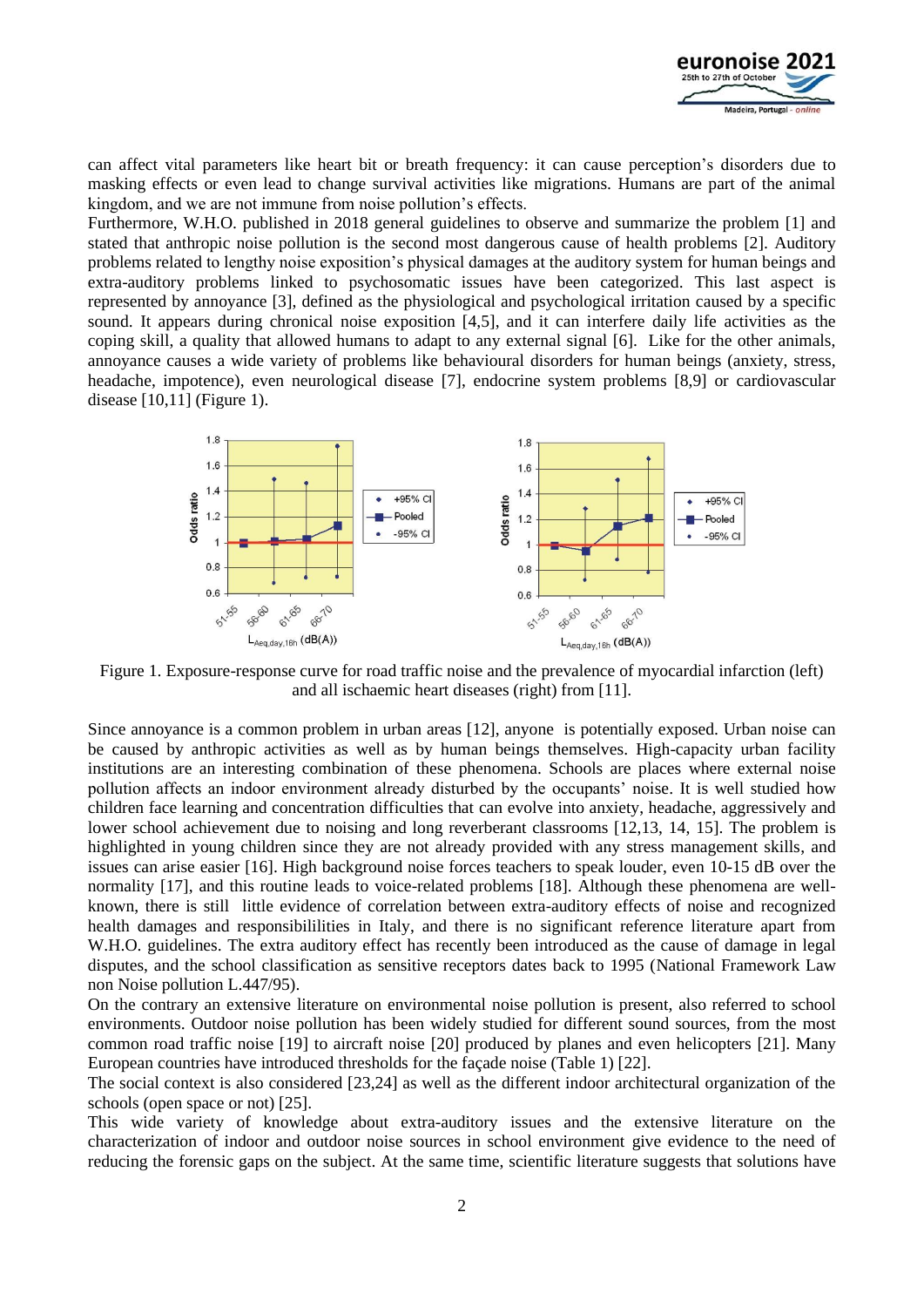

to be found to reduce noise and annoyance in school, saving the school achievements of future generations and the health of children and their teachers. Here the "BRIC 19 – ID14" Project comes on the scene.

| <b>Nation</b>        | A-weighted sound pressure levels LAeq |
|----------------------|---------------------------------------|
| Belgium              | 30 dBA                                |
| Germany              | 30 dBA                                |
| Sweden               | 30 dBA                                |
| Portugal             | 35 dBA                                |
| Italy                | 36 dBA                                |
| France               | 38 dBA                                |
| <b>Great Britain</b> | 40 dBA                                |
| Turkey               | 35 dBA                                |

Table 1. National thresholds for external façade noise (from [22])

## **2 Aim and Scope**

"BRIC 19 - ID14" Project, supported by the Italian National Institute for Insurance against Accidents at Work (INAIL), involves the University of Perugia – CIRIAF, and five other universities across Italy: Ferrara University, "*La Sapienza"* University in Rome, L'Aquila University, *"Roma Tre"* University, and the University of Florence.

One of the main scopes of the project is to reduce the extra auditory effects of noise exposure at work, with particular reference to the school environments.

The general project has five specific goals; three of them are related to the different auditory issues:

- A review of all the existing material concerning the extra auditory effects, the outdoor and indoor noise pollution analysis led in school contexts and the teachers' vocal tract stress during learning activities;
- the choice of selected school scenarios from a provided list of interesting existing school cases, followed by a complete architectural acoustic analysis and the characterization of the outdoor and indoor noise sources. This step yields a comprehensive view of the acoustic environment of the school and the teachers' vocal tract stress entity;
- create architectural solutions to prevent vocal stresses and extra auditory effect is the last step; this has to be completed by an awareness program on noise and its correlated extra auditory effects and by updating consistent guidelines.

## **3 Materials and Methods**

With the aim of evaluating the acoustic quality of schools, specific survey scenarios and operational guidelines to perform the acoustic analysis were assessed.

Several findings in literature were found and different sound sources, located inside and outside the classrooms, were classified. Starting from the literature evidences, a proper survey procedure was defined, and significant case studies were selected in order to carry out the acoustic investigations.

The identification of sound sources that are responsible of noise levels increase and of auditory and extraauditory damages to users allows to study the correlation among environmental acoustic quality, identified damage and users behavior.

### **3.1 Identification and characterization of the main sound sources in schools**

Classrooms are typically exposed to different noise sources, located outside or inside the class or in the school building. In the first phase of the project, a deepened bibliographic analysis was carried out and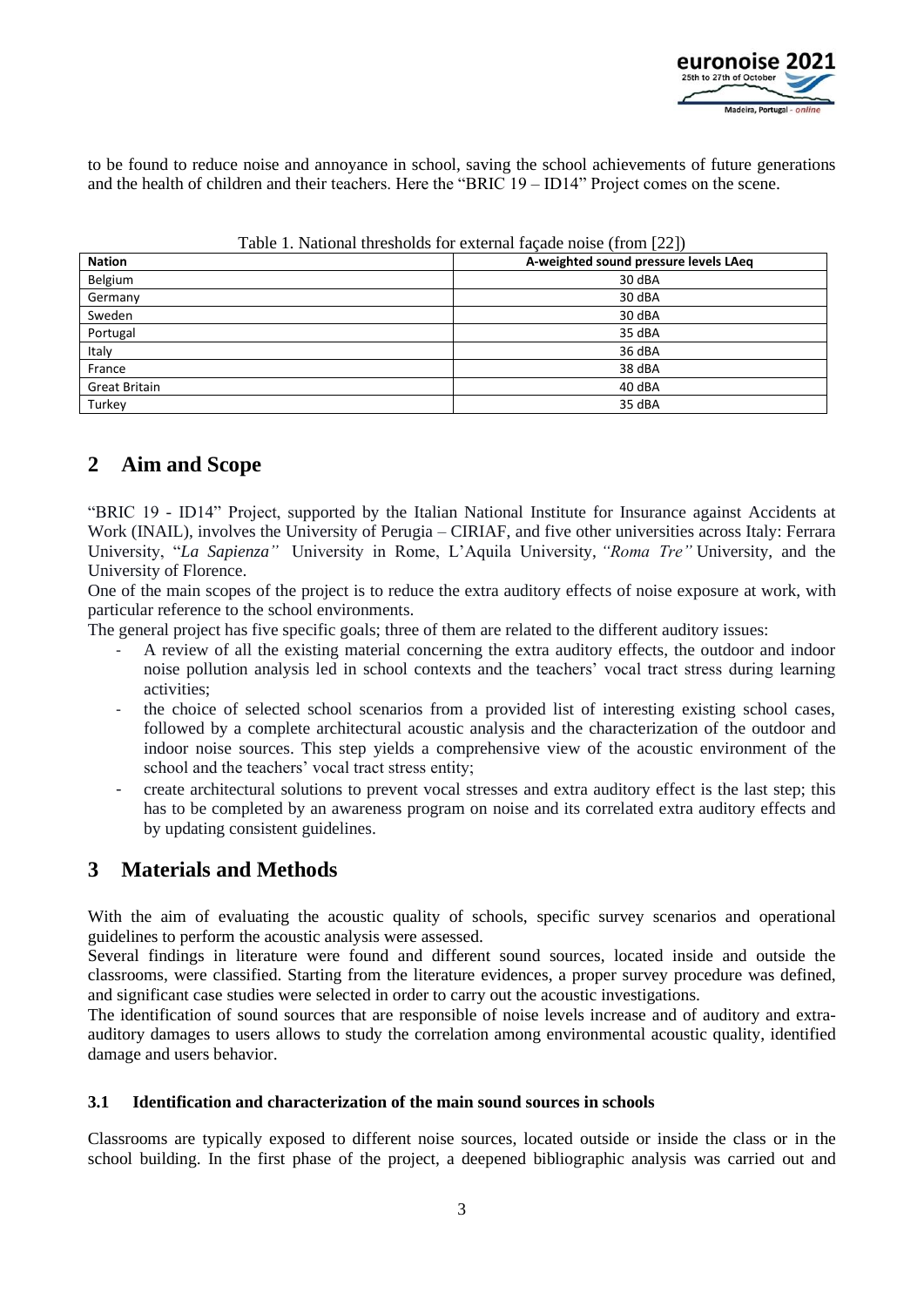

several studies related to noise in school environments were selected. These studies come from different countries, both developed and developing.

Selected papers refer to a wide time frame and highlight how in the last ten years the scientific research in this field experienced a strong development (64% of the analyzed works) [19-27].

The school buildings analyzed in literature are mainly located in densely populated urban areas and most of them are primary and secondary schools.

Starting from the literature review, the sound sources that mainly characterize school buildings, both internal and external, were identified. It is worthy to notice that the outdoor noise is mainly due to road, rail and airport traffic, when schools are located near this kind of infrastructure. Furthermore, other external sources are linked to students' activities in the school outdoor spaces: courtyards, gyms, playgrounds. In some cases, noises from casual events or nature were detected. On the other hand, internal noise sources are mostly related to the students' actions within the classrooms, such as chatter, noise of tables and chairs. Taking into account indoor noise sources, heating or cooling systems are also relevant. Also, the neighbouring environments can be considered internal noise sources that characterize the classrooms acoustic environment.

### **3.2 Measurement campaign and survey procedure**

An investigation procedure was defined and shared among the research groups involved in the project, with the aim of choosing proper parameters able to characterize the acoustic climate of schools. The objective of this procedure is making comparable, homogeneous and complete the measurement campaigns carried out in the selected schools, located in three different cities: Florence, Rome and Perugia.

This protocol provides survey scenarios, legislative and regulatory references and some operational indications (measures and indicators, questionnaires and supplementary activities) for:

- measuring and evaluating the acoustic climate of the investigated environments, also through the soundscape approach; assessing noise levels to which workers are subjected in specific settings (classrooms, common spaces, dining halls, gyms, outdoor spaces and other spaces considered significant);

- studying correlations among acoustic and psychoacoustic parameters and classrooms geometrical, architectural and constructive characteristics (also in terms of materials), taking into account the construction year;

- quantifying teachers' vocal effort and verifying a possible correlation between vocal effort and acoustic climate of schools, as well as audiometric test results.

The protocol defines parameters, measurements and some notes about critical issues related to the context, including the current health emergency due to Covis-19. More in detail, the protocol is divided into four categories, regarding each survey to be carried out (Table 2).

#### **3.3 The selected case studies and scenarios**

The selected case studies were chosen among 29 schools, divided in 8 kindergarten, 9 primary schools, 12 middle/high schools. Each school was investigated by the authors, who inspected the possible survey scenarios by filling the specific descriptive form. In all the three cities, at least one school typology was identified. In order to carry out the acoustic investigations included in the protocol, seven representative school scenarios were identified.

In particular, for each school the following scenarios were selected and analyzed (if present):

S1 - Teaching room

- S2 Laboratory (teaching and experimentation)
- S3 Auditorium
- S4 Gym
- S5 Common space (break or other activities)
- S6 Dining hall
- S7 External space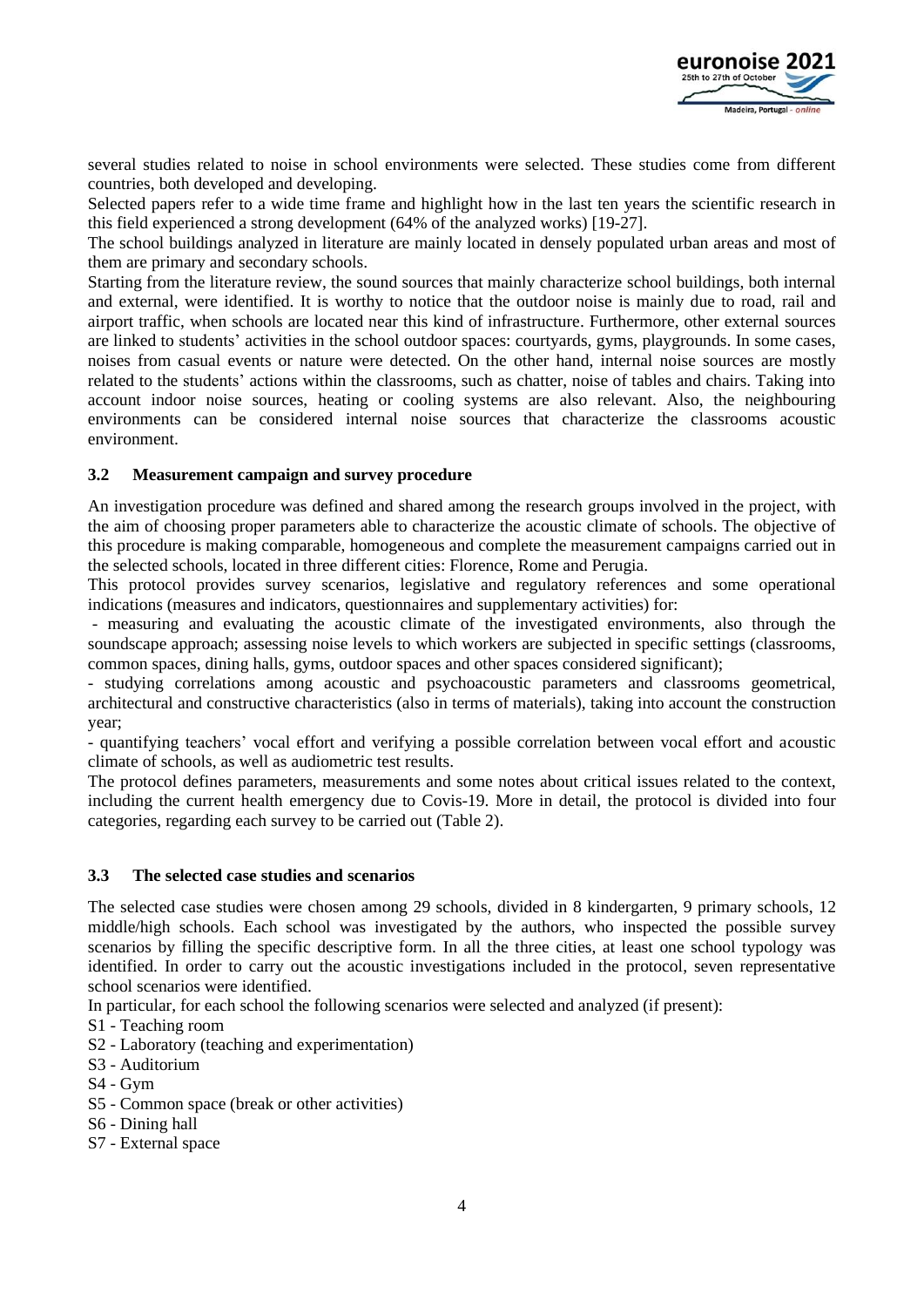

| <b>Typology</b>                          | <b>Survey</b>                                   | <b>Description</b>                                               |
|------------------------------------------|-------------------------------------------------|------------------------------------------------------------------|
|                                          | Measurement in UNOCCUPIED<br>environment        | Acoustic climate/outdoor environmental noise                     |
|                                          |                                                 | Normalized acoustic facade insulation                            |
|                                          |                                                 | Environmental noise level                                        |
|                                          |                                                 | Internal noise from neighboring internal environments            |
|                                          |                                                 | Plant noise                                                      |
| <b>MEASUREMENTS AND</b>                  |                                                 | Reverberation time                                               |
| <b>INDICATORS</b>                        |                                                 | Room Criteria                                                    |
|                                          | Measurement in OCCUPIED<br>environment          | Acoustic climate/indoor environmental noise under                |
|                                          |                                                 | regular rooms usage                                              |
|                                          |                                                 | Direct measurements, recordings, dosimeters and                  |
|                                          |                                                 | processing                                                       |
|                                          | Vocal effort                                    | $(**)$                                                           |
|                                          |                                                 | Impact of noise on speech comprehension and perception           |
|                                          |                                                 | of the intelligibility disorder                                  |
|                                          |                                                 | Elements to fully understand the disturbance                     |
|                                          |                                                 | characteristics, well-being and sensitivity related to noise:    |
| <b>OUESTIONNAIRES</b>                    | <b>Ouestionnaires</b> administration            | sources identification, sensitivity to noise, subjective         |
|                                          |                                                 | characteristics, relationship among sensations (light            |
|                                          |                                                 | matrices, ergonomics, thermo-hygrometric comfort) and            |
|                                          |                                                 | acoustic perception                                              |
|                                          |                                                 | Outdoor and indoor soundscape perception                         |
|                                          |                                                 | Studying the effect of masks and other individual and            |
| <b>SUPPLEMENTARY</b>                     | Studying of speech transmission                 | collective protective devices on speech transmission in          |
|                                          | in specific conditions                          | schools: hearing difficulties, intelligibility problems,         |
| <b>ACTIVITY</b>                          | (according to COVID-19                          | which are increased by the inability to see the lip              |
|                                          | emergency procedure)                            | movement, voice reduction in terms of amplitude and at           |
|                                          |                                                 | the critical frequencies<br><b>Ouestionnaires</b> administration |
| <b>SOUNDSCAPE</b><br><b>MEASUREMENTS</b> |                                                 |                                                                  |
|                                          | Psychoacoustic measurements                     |                                                                  |
|                                          | and questionnaires<br>administration in schools |                                                                  |
|                                          | outdoor environment.                            | Psychoacoustic measurements development                          |
|                                          |                                                 |                                                                  |

#### Table 2. Structure of the survey procedure.

Each case study was described through a scheme including the following data:

- school typology (kindergarten, primary, middle, or high school);

- place and address;

- outdoor acoustic climate, i.e. low, medium, high environmental noise, indicating the presence of any sources characterizing the soundscape (e.g. infrastructural, industrial, plant engineering, etc.);

- construction period, before 900, 1900-1950, 1950-1975 (before DM 18/12/75), 1975-1998 (before DPCM 5/12/97), 1998-2017 (before Minimum Environmental Criteria – in Italian CAM), after 2017;

- building and construction typology (e.g. courtyard or compact buildings, load-bearing masonry, reinforced concrete frame, etc.);

- presence of acoustic interventions or mitigation ones, indicating them if relevant, both internal and external ones (e.g. noise barriers, sound-absorbing asphalts, sound-insulating frames, indoor sound-absorbing treatments, etc.);

- environmental characteristics and any additional information regarding the urban context.

The descriptive sheets were furnished with images of the urban setting, plans and photos relating to the different survey scenarios; an example is provided in Figure 2.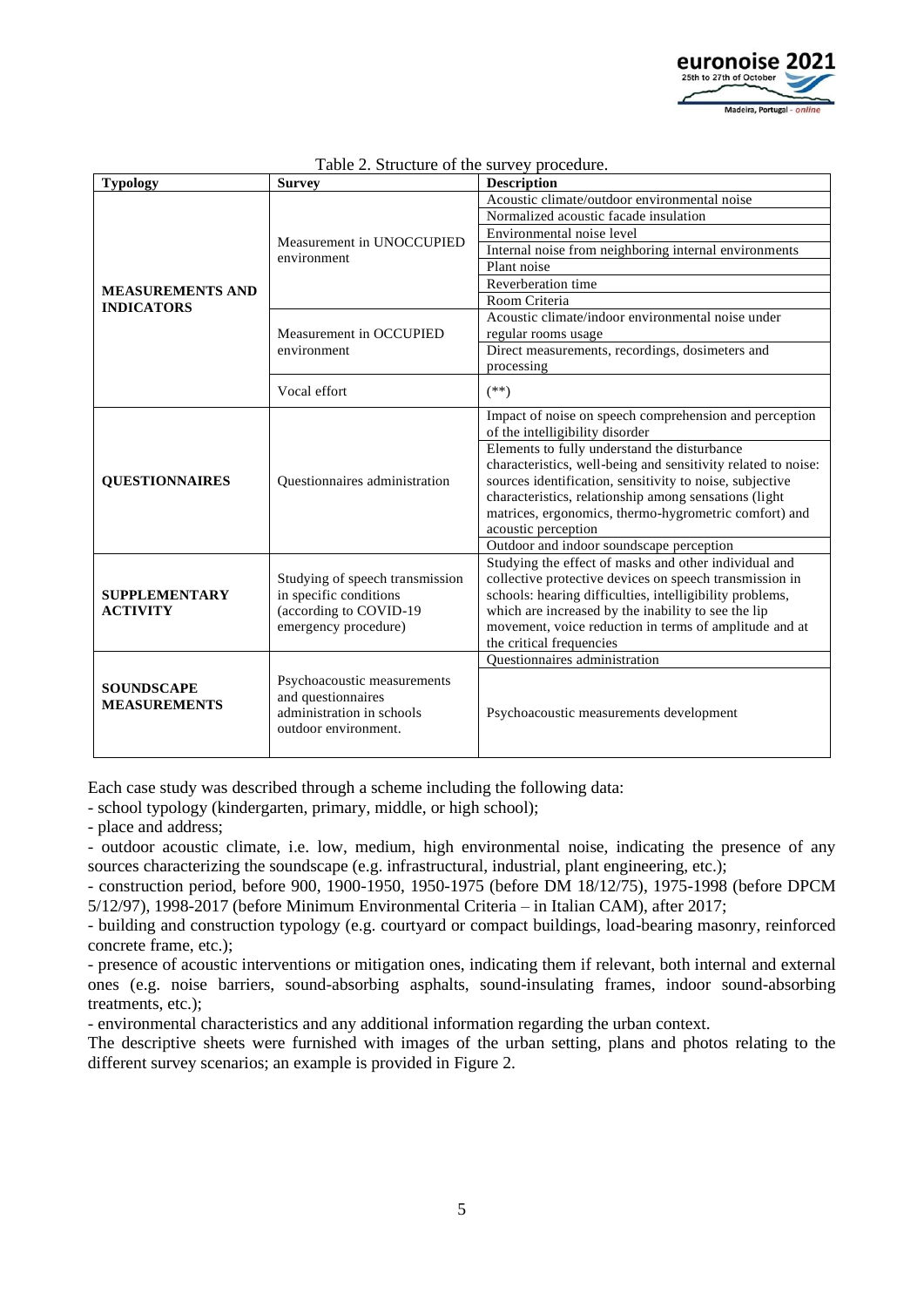



Figure 2. Example of school descriptive sheet.

Starting from the aforementioned selection criteria (urban and environmental context, outdoor acoustic climate, construction period and typology, external or internal acoustic mitigation interventions and presence of the defined survey scenarios), the choice of the case studies for each city depended on the variety of schools' characteristics, contexts and acoustic climate, in order to have a representative sample of the Italian schools.

### **3.4 Questionnaires**

The acoustic perception depends on many factors, which were investigated in order to correlate the results of the acoustic analysis with the overall comfort perception of users – students and teachers – and other possible involved aspects – e.g., age, sensitivity to noise, etc. –. Questionnaires administered to children and teachers for investigating acoustic comfort and noise exposure in classrooms were analysed [28-30]. The cited studies were carried out in Germany, Sweden and Denmark and involved primary and secondary schools' users. They aim at identifying auditory and extra-auditory effects from exposure to noise in classrooms.

Starting from the abovementioned studies, together with the material provided by INAIL and the University of Ferrara, three typologies of questionnaires were defined, according to the parameters to be investigated in the acoustic measurement campaigns and to the specific acoustic characteristics of the scenarios under investigation. The acoustic measurement campaigns will be carried out both in empty and occupied environments.

The three questionnaires - Questionnaire 1, Questionnaire 2, and Questionnaire 3 - were drawn up considering the target audience for the questionnaire and the selected scenarios. The questionnaires will be administered to primary, secondary/high school students and to preschool, primary and secondary/high school teachers.

They examine the impact of noise on speech comprehension and the difficulties on speech intelligibility, the elements for a complete understanding of disturbance, well-being and sensitivity related to noise. They aim at identifying noise sources, emotional state of the subject and interaction of the various elements - lighting, ergonomics, thermo-hygrometric comfort - with acoustic perception. A summary of the features and contents of the questionnaires is shown in Table 3 and Table 4.

In each scenario, significant acoustic variables will be measured, computed, and correlated to the given answers for determining the relationship between well-being and classroom acoustics. The questionnaires will be distributed to students and teachers during the school year 2021/2022, according to the project timetable.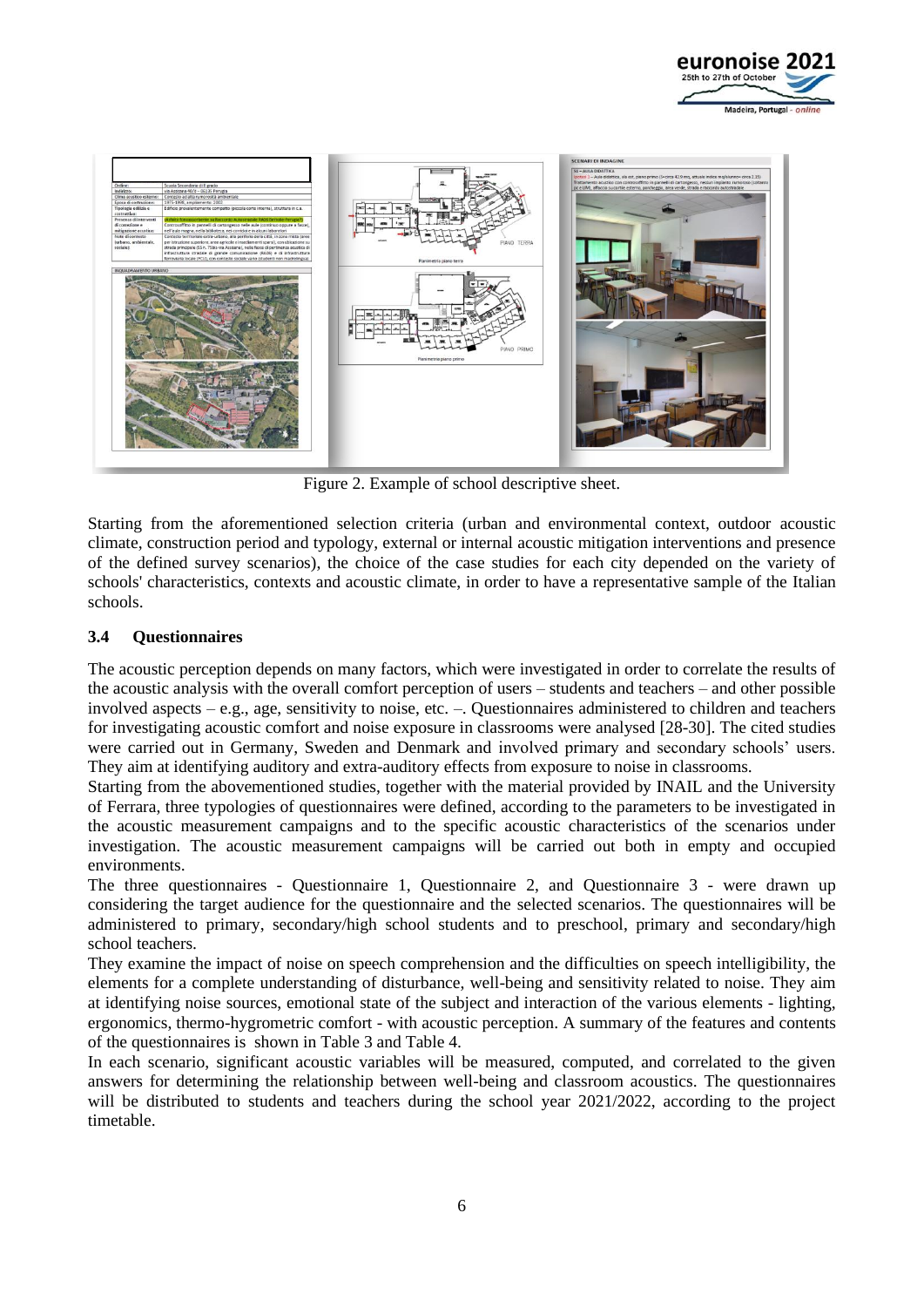

| Questionnaire                                                | Target                                      | Sample to be investigated                             |
|--------------------------------------------------------------|---------------------------------------------|-------------------------------------------------------|
| <b>Questionnaire 1</b><br>Investigated classroom's students: |                                             | 120-150 students                                      |
|                                                              | - students aged 8-11 years (primary school  | (20-25 students per each primary and secondary/high   |
|                                                              | sample)                                     | school)                                               |
|                                                              | - students aged 12-16 years (secondary/high |                                                       |
|                                                              | school sample)                              |                                                       |
| <b>Questionnaire 2</b>                                       | School students:                            | 120-150 students                                      |
|                                                              | - students aged 8-11 years (primary school  | (20-25 students per each primary and secondary/high   |
|                                                              | sample)                                     | school)                                               |
|                                                              | - students aged 12-16 years (secondary/high |                                                       |
|                                                              | school sample)                              |                                                       |
| <b>Questionnaire 3</b>                                       | Preschool, primary and secondary/high       | 135 teachers                                          |
|                                                              | school teachers                             | (5 teachers who works in the S1 scenario + 10 other   |
|                                                              |                                             | teachers: 15 teachers per each preschool, primary and |
|                                                              |                                             | secondary/high school)                                |

## Table 3. Target and sample for the three questionnaires

| Questionnaire          | <b>Contents</b>                     | <b>Structure</b>                                                                                                                                                                                                                                                                                                                                                                                           |
|------------------------|-------------------------------------|------------------------------------------------------------------------------------------------------------------------------------------------------------------------------------------------------------------------------------------------------------------------------------------------------------------------------------------------------------------------------------------------------------|
| <b>Questionnaire 1</b> | The questionnaire is                | The questionnaire is divided into the following sections:                                                                                                                                                                                                                                                                                                                                                  |
|                        | related to the                      | 1. General data: general information, perception of noise in life outside of school,                                                                                                                                                                                                                                                                                                                       |
|                        | classroom scenario                  | and personal sensitivity to noise.                                                                                                                                                                                                                                                                                                                                                                         |
|                        | (S1), which is subject              | 2. Sounds and noise within the classroom: perception of noise in the classroom                                                                                                                                                                                                                                                                                                                             |
|                        | to acoustic                         | when doors and windows are closed, related extra-auditory consequences - e.g.,                                                                                                                                                                                                                                                                                                                             |
|                        | measurements.                       | fatigue, loss of concentration, headaches, anger, boredom, greater ease of crying-                                                                                                                                                                                                                                                                                                                         |
|                        |                                     | 3. Sounds coming from outside: external sound sources which impact on school                                                                                                                                                                                                                                                                                                                               |
|                        |                                     | activities when windows are open.                                                                                                                                                                                                                                                                                                                                                                          |
|                        |                                     | 4. Sounds coming from nearby environments: perception of sound sources in the<br>surrounding environments of the one under investigation, disturbing sound<br>sources.                                                                                                                                                                                                                                     |
|                        |                                     | 5. Sounds generated within the classroom: perception of classroom sound sources<br>- e.g., students' chattering, dragging of furniture, falling objects, equipment-.<br>6. Listening to the teacher: analysis of a specific listening context considering a<br>reference teacher (Italian language teacher). The questions concern the<br>perception of the teacher's voice with closed doors and windows. |
|                        |                                     | 7. Comfort in the classroom: aspects of the perception of the overall quality of the<br>environment - e.g., thermo-hygrometric comfort, air quality, light comfort,<br>ergonomics -.                                                                                                                                                                                                                       |
| <b>Questionnaire 2</b> | The questionnaire is                | The questionnaire is divided into the following sections:                                                                                                                                                                                                                                                                                                                                                  |
|                        | related to scenarios                | 1. General data: general information, perception of noise in life outside of school,                                                                                                                                                                                                                                                                                                                       |
|                        | from S2 to S7                       | and personal sensitivity to noise.                                                                                                                                                                                                                                                                                                                                                                         |
|                        | (laboratory,                        | 2. Sounds and noise in the classroom (*): perception of noise in the classroom                                                                                                                                                                                                                                                                                                                             |
|                        | auditorium,                         | when doors and windows are closed, related extra-auditory consequences - e.g.,                                                                                                                                                                                                                                                                                                                             |
|                        | gymnasium, common<br>area, canteen, | fatigue, loss of concentration, headaches, anger, boredom, greater ease of crying-                                                                                                                                                                                                                                                                                                                         |
|                        | outdoor area), which                | 3. Sounds and noise in the laboratory: perception of noise in the laboratory when                                                                                                                                                                                                                                                                                                                          |
|                        | are subject to                      | doors and windows are closed, related extra-auditory consequences, typology of                                                                                                                                                                                                                                                                                                                             |
|                        | acoustic                            | perceived sounds and noise, overall assessment of the laboratory.                                                                                                                                                                                                                                                                                                                                          |
|                        | measurements.                       | 4. Sounds and noise in the auditorium: perception of noise in the auditorium when                                                                                                                                                                                                                                                                                                                          |
|                        |                                     | doors and windows are closed, related extra-auditory consequences, typology of                                                                                                                                                                                                                                                                                                                             |
|                        |                                     | perceived sounds and noise, overall assessment of the auditorium.                                                                                                                                                                                                                                                                                                                                          |
|                        |                                     | 5. Sounds and noise in the gymnasium: perception of noise in the gymnasium                                                                                                                                                                                                                                                                                                                                 |
|                        |                                     | when doors and windows are closed, related extra-auditory consequences,                                                                                                                                                                                                                                                                                                                                    |
|                        |                                     | typology of perceived sounds and noise, overall assessment of the gymnasium.                                                                                                                                                                                                                                                                                                                               |
|                        |                                     | 6. Sounds and noise in the common area: perception of noise in the common area                                                                                                                                                                                                                                                                                                                             |
|                        |                                     | when doors and windows are closed, related extra-auditory consequences,                                                                                                                                                                                                                                                                                                                                    |
|                        |                                     | typology of perceived sounds and noise, overall assessment of the common area.                                                                                                                                                                                                                                                                                                                             |

#### Table 4. Contents and structure of the three questionnaires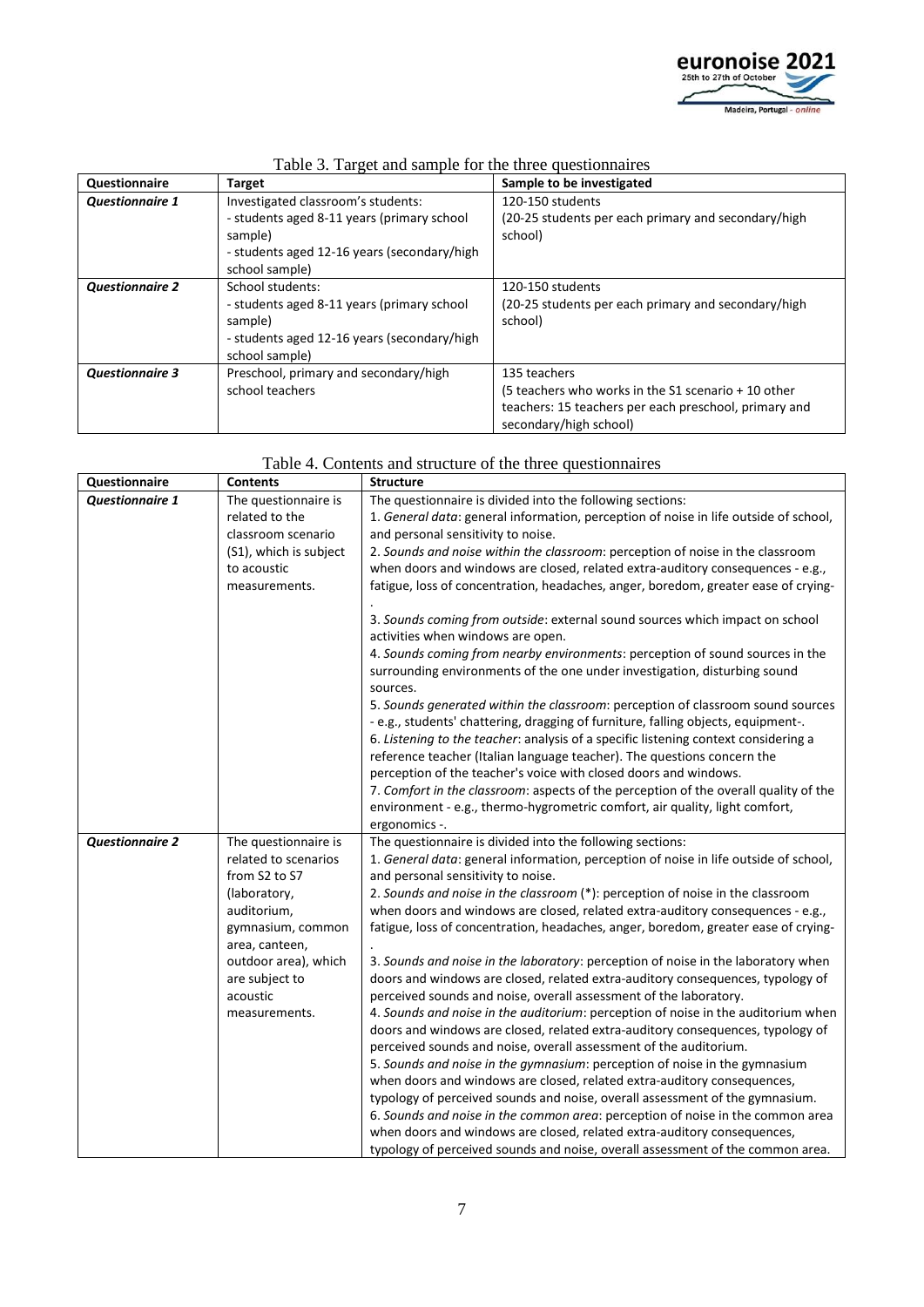

|                        |                      | 7. Sounds and noise in the canteen: perception of noise in the canteen when<br>doors and windows are closed, related extra-auditory consequences, typology of<br>perceived sounds and noise, overall assessment of the canteen.<br>8. Sounds and noise in the outdoor area: perception of noise in the outdoor area,<br>related extra-auditory consequences, typology of perceived sounds and noise,<br>overall assessment of the outdoor area. |
|------------------------|----------------------|-------------------------------------------------------------------------------------------------------------------------------------------------------------------------------------------------------------------------------------------------------------------------------------------------------------------------------------------------------------------------------------------------------------------------------------------------|
| <b>Questionnaire 3</b> | The questionnaire is | The questionnaire is divided into the following sections:                                                                                                                                                                                                                                                                                                                                                                                       |
|                        | related to all the   | 1. General data: general information, years of teaching, subject of teaching.                                                                                                                                                                                                                                                                                                                                                                   |
|                        | investigated         | 2. Main working environment: perception of acoustic quality in the main working                                                                                                                                                                                                                                                                                                                                                                 |
|                        | scenarios.           | environment, disturbing sound sources, use of voice.                                                                                                                                                                                                                                                                                                                                                                                            |
|                        |                      | 3. Secondary working environment: perception of acoustic quality in the main<br>working environment and, use of voice.                                                                                                                                                                                                                                                                                                                          |
|                        |                      | 4. Risks from noise exposure: consequences on phonatory and hearing systems                                                                                                                                                                                                                                                                                                                                                                     |
|                        |                      | from noise exposure.                                                                                                                                                                                                                                                                                                                                                                                                                            |
|                        |                      | 4. Perception of discomfort: fatigue during school activities with and without face                                                                                                                                                                                                                                                                                                                                                             |
|                        |                      | mask.                                                                                                                                                                                                                                                                                                                                                                                                                                           |
|                        |                      | 5. Additional information: general perception of noise, and overall assessment of                                                                                                                                                                                                                                                                                                                                                               |
|                        |                      | the outdoor area.                                                                                                                                                                                                                                                                                                                                                                                                                               |

Note: (\*) This section has been added as a repetition of the classroom's context analysis as not all the students who fill in Questionnaire 2 spend their time in the scenario S1. In this case, the investigation of the classroom perception is needed as a comparison with the other school spaces.

## **4 Results and Discussion**

### **4.1 Questionnaires**

In order to verify the easy understanding and clarity of contents of the questionnaires, the latter were distributed to students (17-18 years old) and teachers of a pilot high school class in Florence. Twenty-two students and three teachers were asked to fill in respectively the two questionnaires for students and the questionnaire for teachers.

After explaining the aim of the study and illustrating the contents of the questionnaires, the pilot class was asked to write down the time taken to complete them, to highlight any observed critical points - unclear questions, repetitions, typing errors - and to make comments on the questions they considered most significant or peculiar.

The small sample of teachers is homogeneous in terms of age, type of employment, experience and working environment. It can be observed that the main source of disturbance encountered by the teachers are pupils and dragging in desks and chairs in the same classroom or neighbouring ones. However, teachers resort to vocal effort regardless in an attempt to be heard and understood. The assessment of the school environment is positive or not negative at least. In fact, although acoustic aspects are considered important for teachers, there is a lack of perception of poor acoustic characteristics of the environments in which they work. Teachers believe that professional activities increase the risk of damage to the phonatory system, whereas no one complains of disturbances to the vocal system. Both with and without a face mask, teachers complain of high vocal effort leading to physical and mental fatigue. In their careers, teachers had the perception of not being able to manage the class due to noise levels.

The sample of students is mainly composed of native Italian speakers (65% speak Italian at home, while 35% speak Italian and another language) who are on average sensitive to noise. The students declare that they live in a context in which they feel mostly satisfied and happy.

Students report that they hear "well" and "quite well" what the teacher says in class. Noise in classroom does not significantly affect fatigue, boredom and anger, but on average it leads to loss of concentration, more effort on a task and tiredness at the end of the lesson. School activities that are most disturbed by noise are reading and calculating with numbers. In general, it is observed that noise does not influence extra-auditory effects in school environments. Most students do not identify a significant presence of noise from outside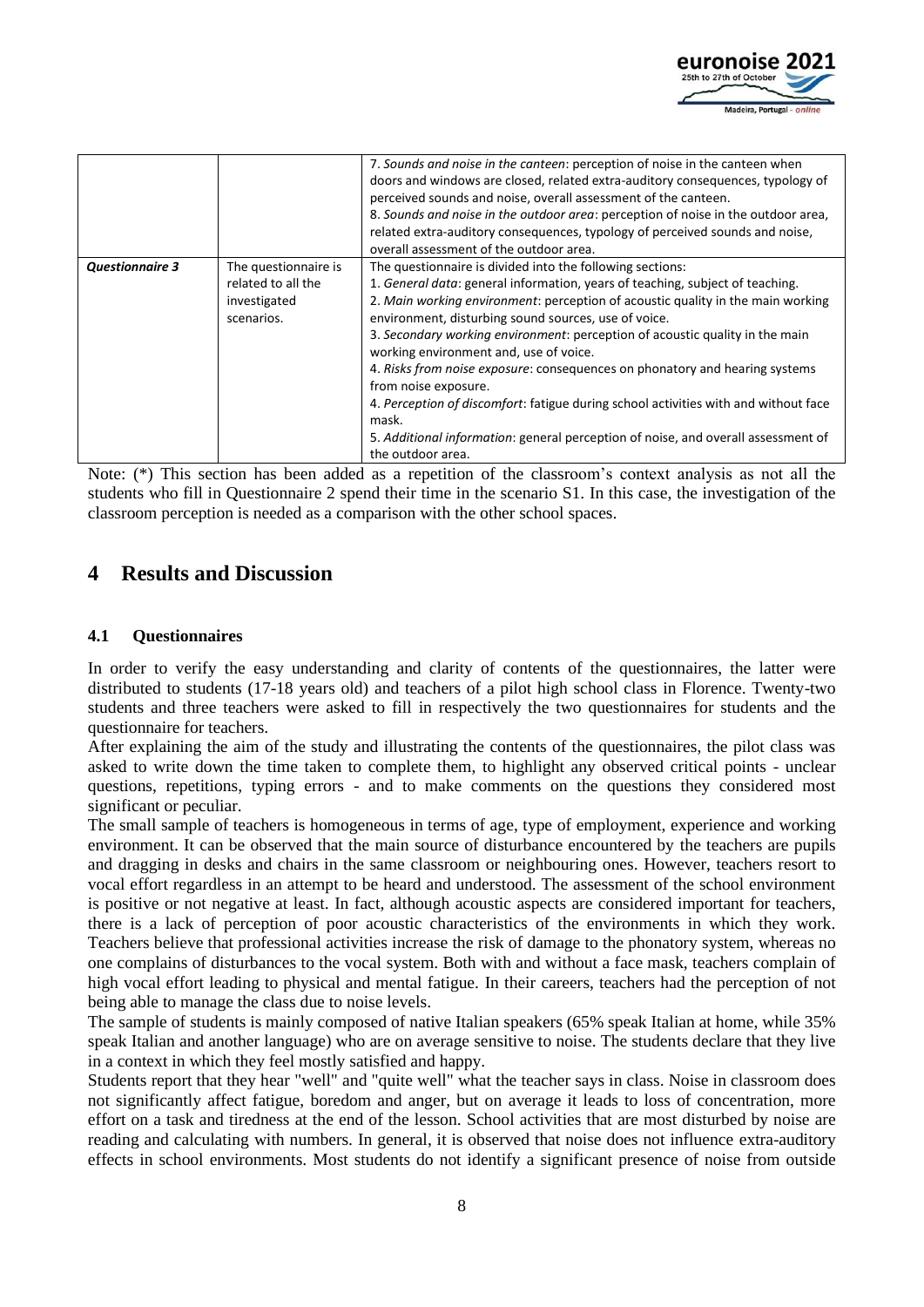

such as cars, motorbikes, planes, or trains. This is also due to the location of the school building. From nearby environments, students are mainly affected by dragging of desks and chairs and people chatting in the corridor, both of which are considered to be disturbing on average. Noise from the same classroom is mainly attributable to falling objects and rubbing of desks and chairs, but these are not considered particularly disturbing. The classrooms are considered bright and there is significant thermo-hygrometric comfort, with frequent air changes. The students took about 15 minutes to complete the questionnaire and found the questions related to global comfort as peculiar if correlated with auditory aspects.

In the laboratory, where mainly frontal teaching activities take place, no disturbing noises are perceived and, consequently, no extra-auditory effects from noise exposure are found. In general, the main sources of noise are the dragging of desks and chairs in the laboratory, the chattering inside, the noise of vehicles and the dragging of desks and chairs from neighbouring rooms. The teacher is, however, heard "quite well", "well" and "very well" by all subjects. There is also a general feeling of well-being. In the gymnasium, noise is mainly attributable to shouting from students inside the room and to noise produced by sports activities, although the presence of particularly noisy ventilation systems was observed. Although the students state the voice of the speaker in the gymnasium is reverberating, they report that they can hear the teacher quite well. In the common area, the main noise sources are the chattering of peers and, in second place, the noise of vehicles. Noise in the canteen is instead attributable to classmates and dishes, however, it allows to hear quite well what is said by the companions and does not generate extra-auditory effects. In the outdoor area, the main sources of noise are the shouting of classmates and the noise of vehicles, which in any case does not affect the psychological and physical well-being of the students.

In conclusion, noise generated within the classroom is considered disturbing for teachers whereas it is not for students, although the latter highlight difficulties during school activities.

## **5 Conclusions**

With the aim of identifying the typical environments for specific school activities, which are comparable among each other in Florence, Rome and Perugia, a survey protocol was defined and proper scenarios were chosen.

In the schools selected as a representative sample the measurement campaigns and the acoustic climate evaluation were carried out. Furthermore, the correlation of acoustic and psychoacoustic parameters will be performed, to which users will participate by filling questionnaires and taking part to other activities.

The use of face mask strongly influences the communication between students and teachers, which become more difficult as they are forced to speak louder. The current condition will be investigated in the light of the pandemic situation that will not be over during the acoustic measurement campaign that will be held in autumn 2021.

The preliminary study on questionnaires showed that the questions are understandable, and it takes a short time to fill in the questionnaires (15 minutes), although the the questionnaires' length. Moreover, it was considered appropriated to take into account the presence of students with learning disabilities, that will be reported by teachers. Considering the significant number of learning impaired students, their effect will be evaluated in relation to the total amount of the investigated sample.

## **Acknowledgements**

The authors would like to express many thanks to the Department of Medicine, Epidemiology, Occupational and Environmental Hygiene (INAIL) and the Department of Engineering (University of Ferrara) for the precious contribution in drafting the three questionnaires.

## **References**

- [1] World Health Organization. Environmental Noise Guidelines for the European Region, Copenhagen, 2018.
- [2] Agenzia europea dell'ambiente. Rumore in Europa. *Ufficio delle pubblicazioni dell'Unione europea*, Luxembourg, 2014.
- [3] Ouis, D. Annoyance from road traffic noise: a review, *Journal of Environmental Psychology*, Vol 21 (1), 2001, pp 101-120.